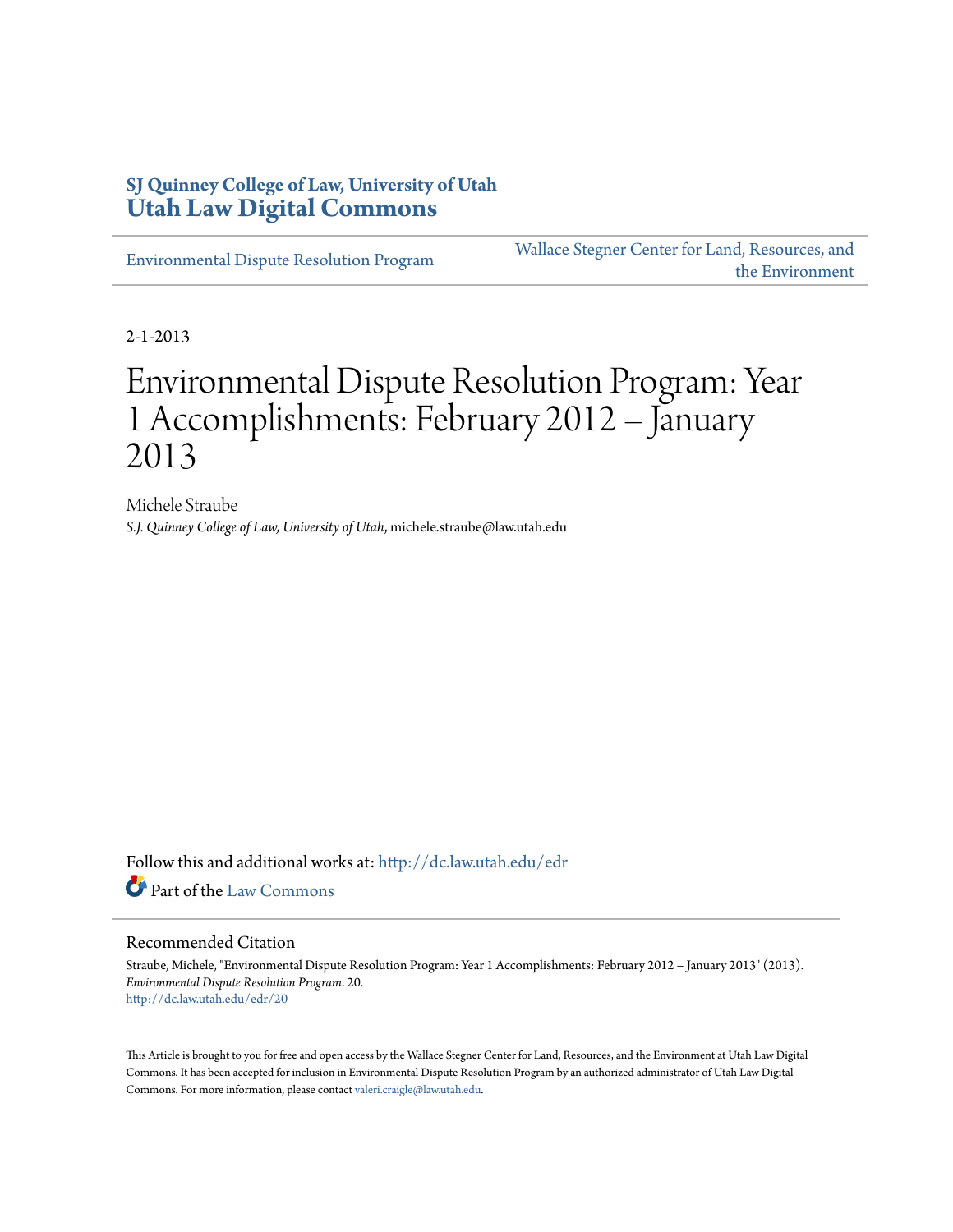

## **ENVIRONMENTAL DISPUTE RESOLUTION PROGRAM**

## YEAR 1 ACCOMPLISHMENTS: FEBRUARY 2012 – JANUARY 2013

February 1, 2013

The mission of the Wallace Stegner Center for Land, Resources and the Environment at the University of Utah S.J. Quinney College of Law is to provide interdisciplinary opportunities for classroom and clinical education, scholarly and applied research, and public service in the areas of natural resources and environmental law and policy. The Center serves as an umbrella for several programs within the University of Utah S.J. Quinney College of Law, including its domestic and international environmental law curriculum and research activities. In cooperation with other colleges and departments at the University of Utah, and at other institutions, the Center provides a forum for multidisciplinary research, conferences, and collaborative educational opportunities related to natural resources and environmental issues.

Founded in 1994, the Center's academic program in environmental and natural resources law is ranked in the top 20 programs nationally. The Center has reached beyond the traditional confines of a law school through its diverse educational programs, including its annual symposium, green bag noon-hour lecture series, and evening programs, which are offered to the general public. Through these programs, the Center has brought national and local experts in a variety of fields, including law, science, and public policy, to the community. The Center programs have become an important forum regionally and nationally for promoting public dialogue about how best to meet the environmental challenges of our time.

With an extraordinary five-year grant from the Alternative Visions Fund of the Chicago Community Trust, the Center has expanded its mission to promote collaboration, mediation, and other dispute resolution processes as a means to address contemporary environmental conflicts through a new Environmental Dispute Resolution (EDR) Program. EDR processes help parties to engage in a rational discussion, overcome communication obstacles, and fashion potential solutions that result in better environmental protections and more effective practices, while avoiding costly litigation and ongoing conflicts. The Stegner Center's EDR Program, which began operation in mid February 2012 under the leadership of Michele Straube, will be unique among the College of Law's peer institutions and will prove to be a valuable asset regionally and nationally.

The Stegner Center's EDR Program encompasses four general categories of activity designed to support and expand the use of EDR in Utah and the Mountain West: academic instruction, capacity-building, public education, and facilitation/mediation services. One primary focus of this first year's efforts was on meeting with a cross-section of stakeholder interests working on

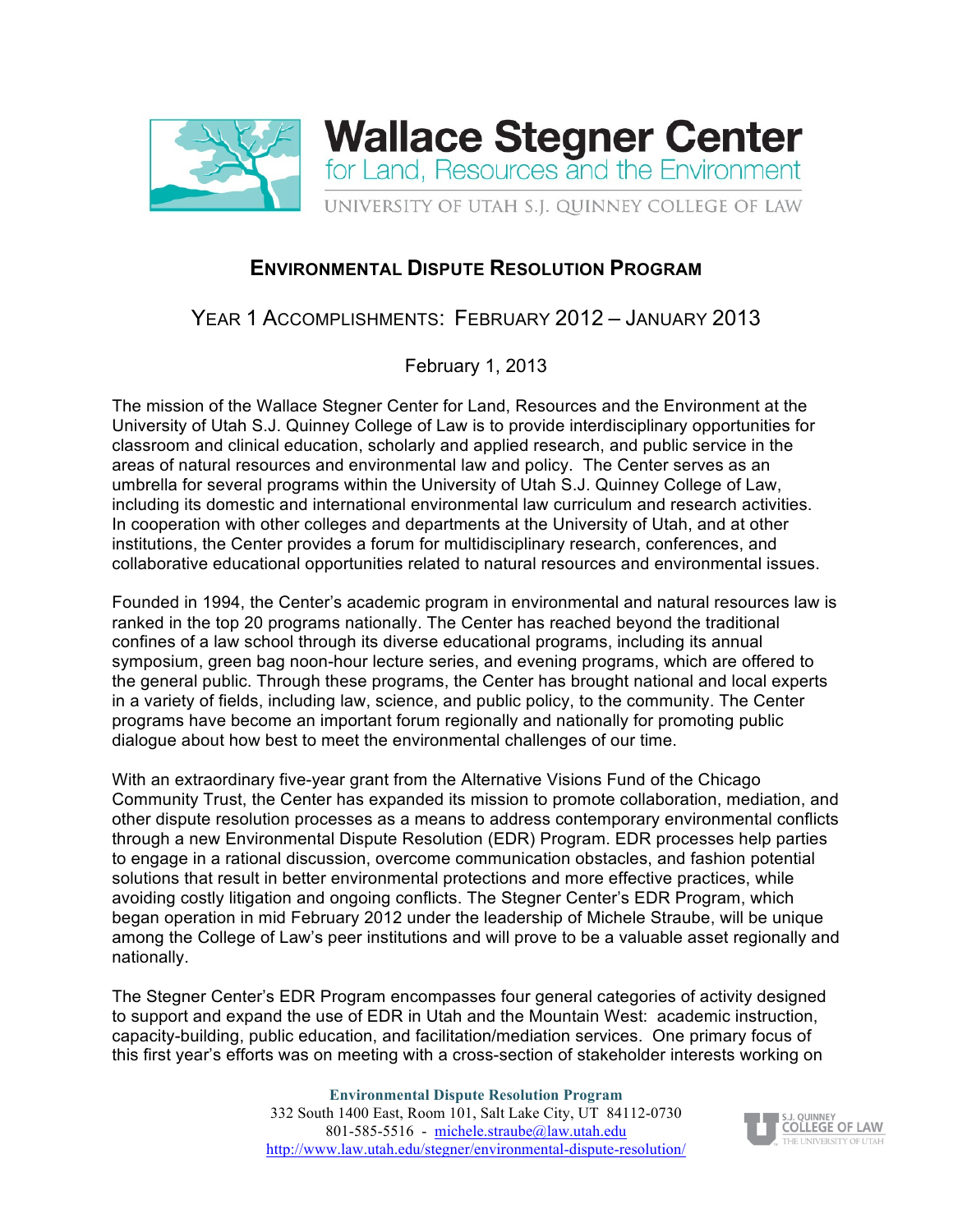environmental and natural resource issues to introduce the new program and to get their insights on how the program can be most helpful in promoting constructive dialogue on these issues. An equally important focus was to start establishing a track record of accomplishments in each of the four program activity areas.

#### Program Development / Outreach

During the first five months of the EDR Program's existence, Ms. Straube conducted over thirty confidential interviews with a cross-section of stakeholder interests involved in environmental, natural resource and energy issues in Utah. These interviews were followed by a survey sent out to the top managers in federal, state and local environmental and natural resource agencies, businesses, environmental groups, community members, the private bar, EDR neutrals (mediators and facilitators) and academics.

In addition to generally informing the EDR Program's efforts, the interviews and survey responses formed the basis of a written assessment of the use and understanding of EDR processes in Utah. In response to a call for papers from the American Association of Law Schools (AALS), the assessment was written up as a "Report Card on Environmental Dispute Resolution in Utah – Grade: Incomplete, But Showing Promise." The Program's "Report Card" was selected by AALS for publication in the University of Oregon's *Journal of Environmental Law and Litigation* Winter 2013 issue, and Ms. Straube was invited to present the paper at the AALS annual meeting in January 2013.

EDR Program staff took several steps to promote collaboration on EDR projects across academic disciplines and with other institutions, in part as a way of modeling the collaborative behavior we encourage stakeholders to embrace, and in part as a way of leveraging resources and avoiding duplication of efforts across academic and geographic boundaries.

Outreach about the EDR Program and its activities should continue to grow in the future. A webpage for the Program was developed under the Stegner Center web presence and is regularly updated: http://www.law.utah.edu/stegner/environmental-dispute-resolution/. The webpage is intended to serve as an easy link to EDR Program projects and work products, as well as a resource on EDR issues in general.

#### Academic Instruction

The EDR Program developed an *Environmental Conflict Resolution* course, which was taught by Ms. Straube in Spring 2013. The 2-credit class qualifies for skills credit (all law students need to complete at least one skills credit course to graduate). Other U of U graduate programs, have expressed interest in this course. The Spring 2013 Environmental Conflict Resolution class had twelve students, including one from the Urban Planning Masters program. In future years, we look forward to expanded cross-discipline enrollment to provide students a collaborative learning opportunity that simulates their future professional working relationships.

The EDR Program is committed to developing opportunities for law students to have hands-on experiences with environmental dispute resolution processes beyond the classroom. Students can now receive academic credit through two clinics (Environmental Practice, Mediation) for working on EDR Program projects, as well as for independent research projects that result in papers written to satisfy the law school writing requirement. Three law students participated in EDR Program projects in the 2012-2013 school year. We also worked with the Utah Private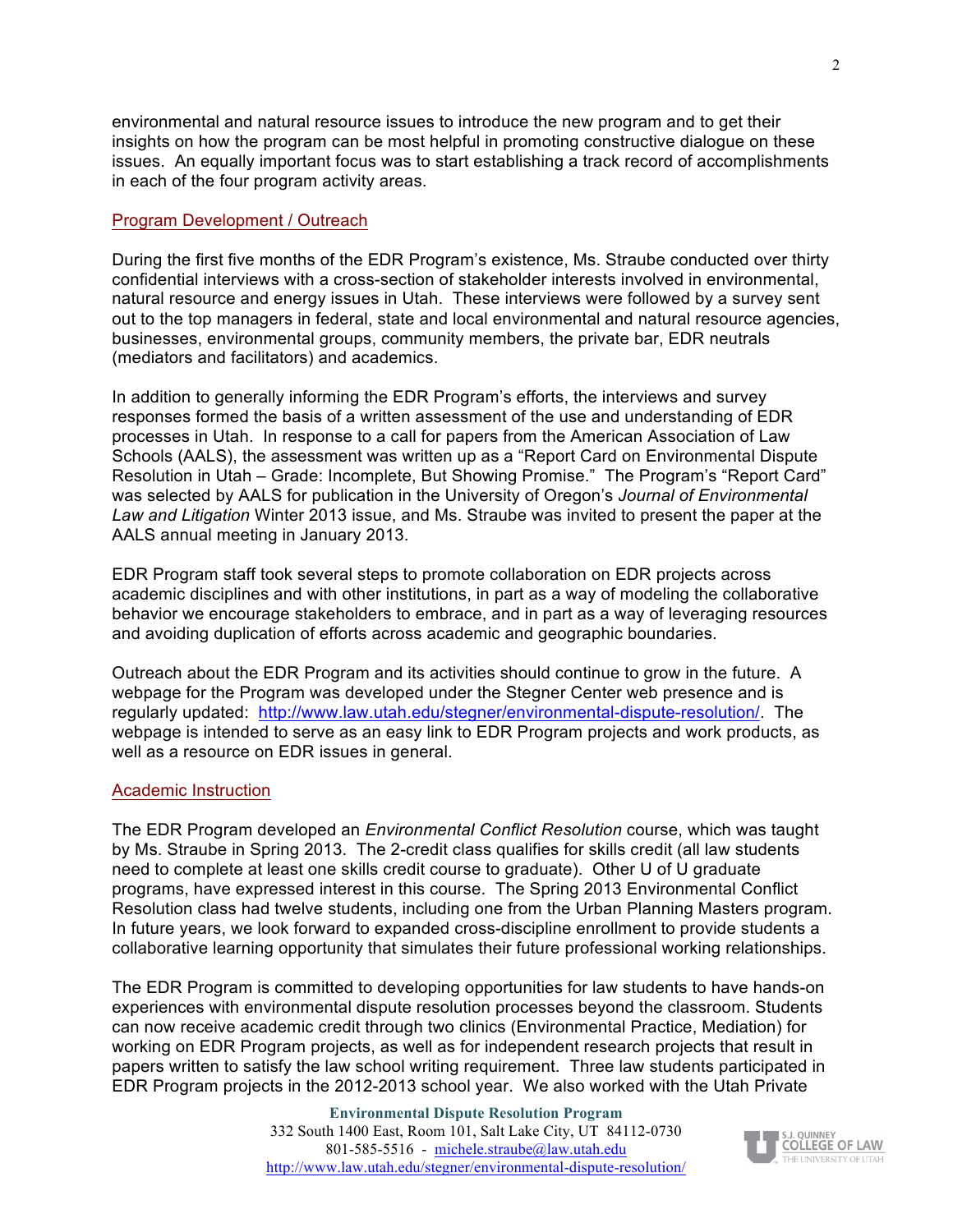Property Ombudsman's office to accept law school students as interns, and obtained scholarships for two students to attend the Large Landscape Workshop as part of the 2012 Land Trust Alliance Rally held in Salt Lake City.

#### Capacity-Building

Our assessment interviews and survey responses confirmed that there is a need to build capacity for constructive dialogue and collaboration on environmental and natural resource issues in Utah. Capacity-building efforts could be valuable in many ways: encouraging government agencies and other decision-makers to initiate EDR processes; empowering stakeholders to be effective participants in EDR processes; training third party neutrals to mediate and facilitate EDR processes.

In its first year, the EDR Program developed a two-day collaborative problem-solving training workshop for the US Forest Service Intermountain Region. The training was held November 27-28, 2012 in Ogden, Utah, as part of an annual ranger retreat for forests in six intermountain states. Over eighty rangers and higher-level management staff participated in the training workshop. Based on their personal experiences and the group discussions during the training, the participants developed a list of collaboration best practices and lessons learned relevant to Forest Service decision-making. Regional office management is also following through on providing as many as possible of the resources for improved collaboration suggested by the workshop participants. We hope to offer similar workshops to other federal and state agencies in the future.

The EDR Program received numerous requests to provide advice or guidance on EDR process design and implementation during its first year. The requests ranged from recommending a third-party neutral to helping one interest think through how to create an opportunity for dialogue to submitting written comments on agency rules to promote the use of EDR.

#### Public Education

The EDR Program seeks out opportunities to educate the public about the existence of EDR processes and their benefits, as well as to provide information to professional audiences about basic skills for dialogue and collaboration.

Public education opportunities in the program's first year included these written publications:

- ["Report Card on EDR in Utah,](http://www.law.utah.edu/wp-content/uploads/Report-Card.AALS_.draft_.pdf)" to be published in the University of Oregon *Journal of Environmental Law and Litigation*, Vol. 28, second issue (Winter 2013)
- ["Collaboration 101: Fundamental Concepts for Success,](http://www.grandcanyontrust.org/documents/2012_advocateWinter.pdf)" published in *Colorado Plateau Advocate* (Grand Canyon Trust newsletter), Fall/Winter 2012
- "Reflections on Multi-Party Mediation," published in Delhi, India, High Court newsletter (Spring 2013)
- ["Will 2013 See Environmental Dialogue in Utah?",](http://www.sltrib.com/sltrib/opinion/55649697-82/dialogue-environmental-utah-issues.html.csp) OpEd published in Salt Lake Tribune, Tuesday 1/22/13

EDR Program director Ms. Straube was invited to give several presentations over the past year including:

- "Multi-Party Dispute Resolution," UT Bar Association Fall Forum (11/9/12)
- "Report Card on Environmental Dispute Resolution in Utah," Stegner Center green bag (11/13/12)

**Environmental Dispute Resolution Program** 332 South 1400 East, Room 101, Salt Lake City, UT 84112-0730 801-585-5516 - michele.straube@law.utah.edu http://www.law.utah.edu/stegner/environmental-dispute-resolution/